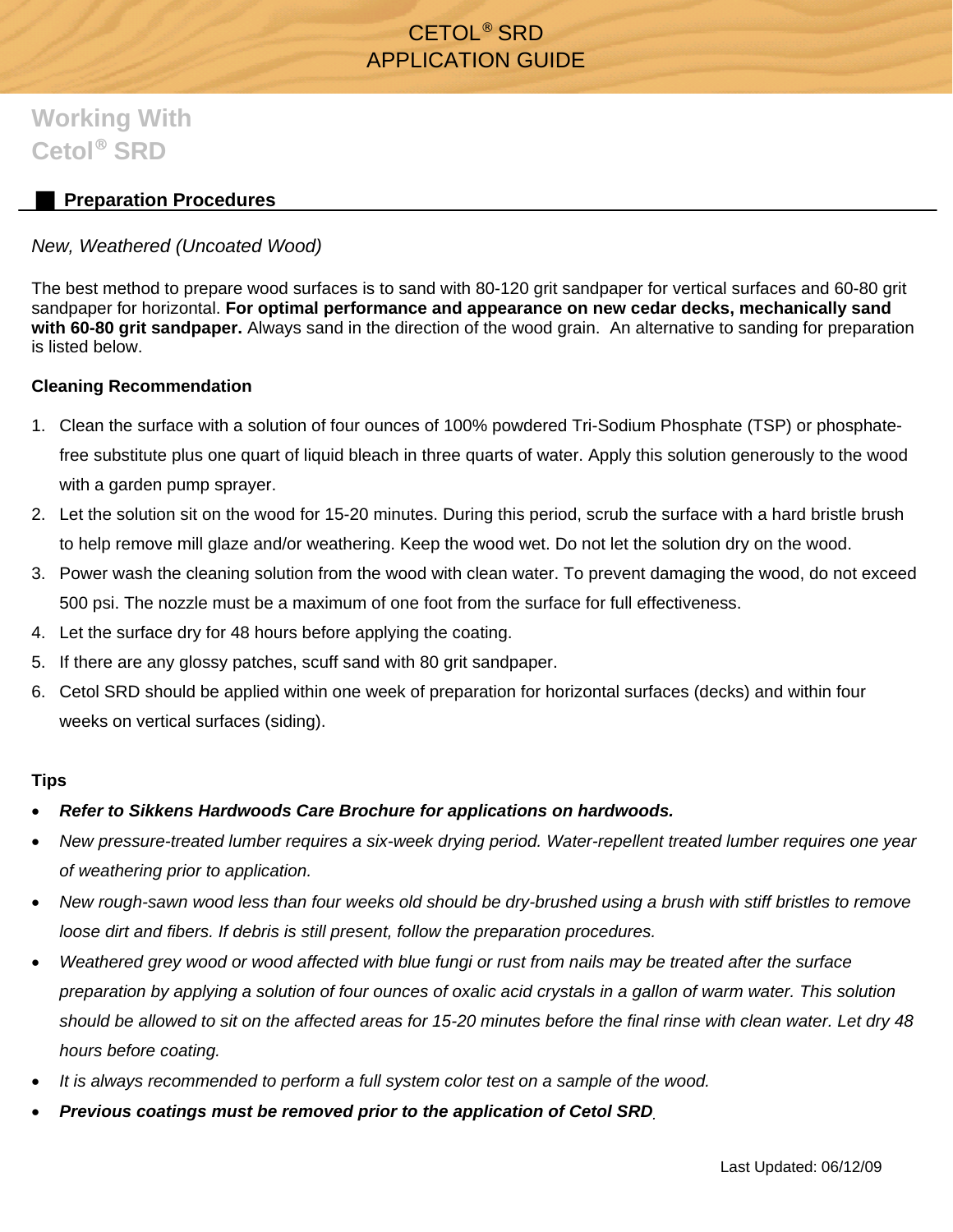## CETOL® SRD APPLICATION GUIDE

#### **Application Procedures**

Coverage area for Cetol SRD is 200-300 sq. ft./U.S. gal. (smooth wood) and 100-150 sq. ft. /U.S. gal. (roughweathered wood)

- 1. Follow the Preparation Procedures.
- 2. Apply only one coat of Cetol SRD by natural bristle brush, roller or spray. If spray or roller applied, Cetol SRD must be back brushed immediately to ensure penetration and to avoid an uneven finish. When using Cetol SRD<sub>RF</sub>, brushing is the preferred method for application on decks and other horizontal surfaces.
- 3. Clean tools with mineral sprits.

#### *Application Do's …*

- *Apply when the surface and air temperature is 10*° *C / 50*° *F to 35*° *C /95*° *F*
- *Stir well before using*
- *Saturate all end grains*
- *Maintain a wet edge*
- *Apply in direction of the grain*
- *Back prime (if possible)*
- *Use roller, spray or natural bristle brush*
- *Intermix batches to ensure color consistency*

#### *Application Don'ts …*

- *Do not apply in the direct sunlight*
- *Do not apply when the surface is hot to the touch*
- *Do not apply when rain, dew, or frost is present or expected within five hours*
- *Do not apply when moisture content of the wood is greater than 21%*
- *Do not use Cetol SRD as a primer with other Sikkens products*
- *Do not thin*